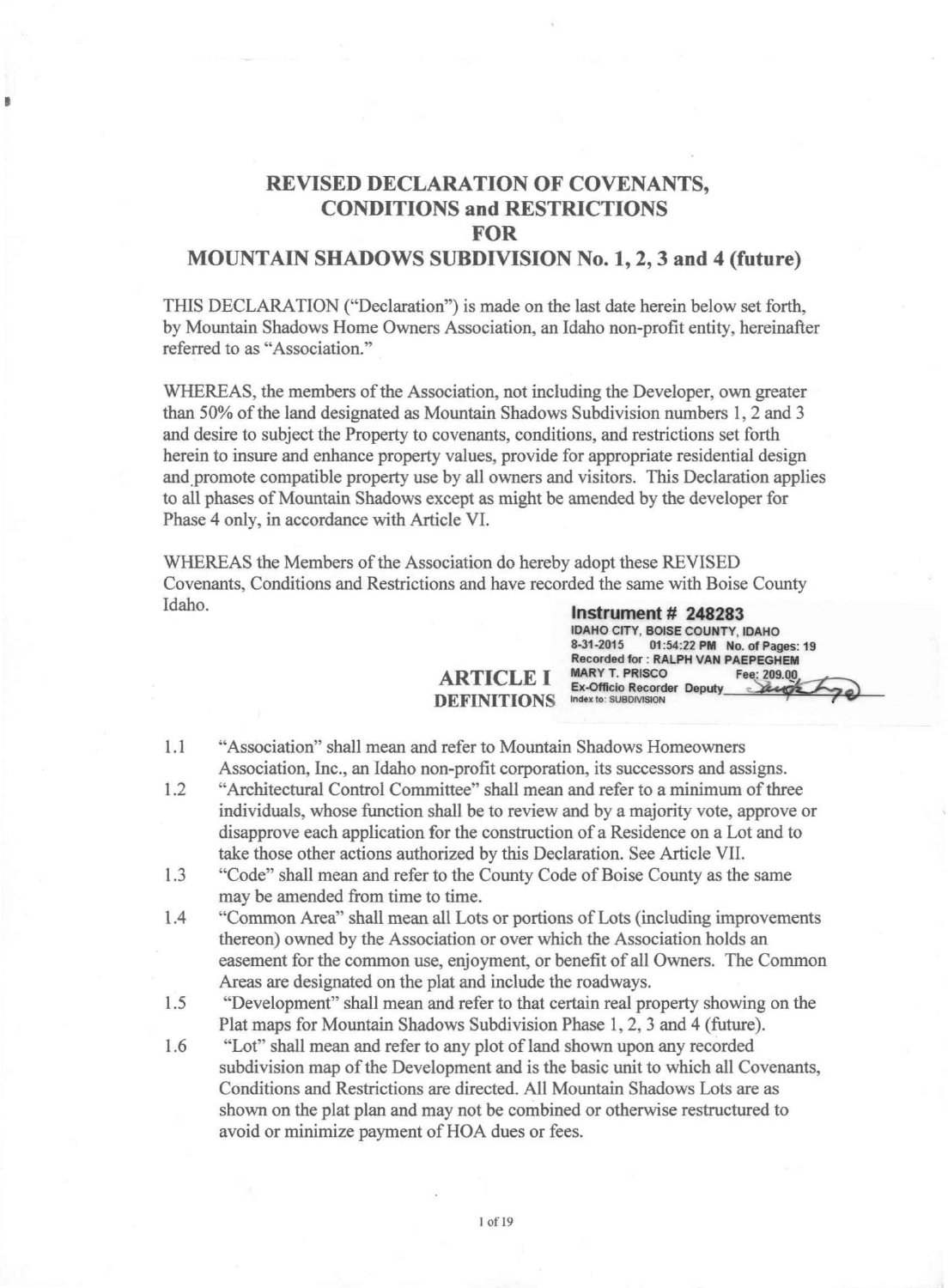- 1.7 "Member" shall mean and refer to every person or entity or owner who holds a membership in the Association as set forth in Section 4.2.
- 1.8 "Mortgage" shall mean and refer to any mortgage or deed of trust and "mortgagee" shall mean and refer to the mortgagee under a mortgage or the beneficiary under a deed of trust, and "mortgagor" shall mean and refer to the mortgagor of a mortgage or the grantor of a deed of trust.
- 1.9 "Owner" shall mean and refer to the recorded owner , whether one or more persons or entities, of fee simple title to any Lot which is a part of the Development, including contract buyers, but excluding those holding a Mortgage or those persons otherwise claiming an interest in a Lot as security for the performance of an obligation.
- 1.10 "Plat" shall mean the recorded plat of Mountain Shadows Subdivision No. 1, 2, 3 and 4 as recorded in the official records of Boise County, Idaho.
- 1.11 "Residence" shall mean and refer to a single family residential building and all appurtenances thereto together with any private garage, barn, or other outbuildings incidental to the residential use of the premises. However, Residence shall not include the two (2) buildings located on Lots 15 and 16 and existing on the Development shown on the Plat.
- 1.12 "Review Committee" shall include a minimum of 5 Members, whose function is to hear and act upon appeals from ACC decisions. See Article VII.
- 1.13 "Setback" shall mean and refer to the minimum distance between the lawful location of a Residence or other structure on a Lot from a given street or road, from a lot line.
- 1.14 "Written Notice" shall mean a letter delivered by United States Postal Service or sent via electronic mail to an address provided by the Member.

## **ARTICLE II General Restrictions**

- 2.1 Land use. Each Lot, except Lot 1, shall be used solely for residential purposes and shall not be used for the commercial activities. A Lot or portions thereof may be used for Common Areas pursuant to Article VIII.
- 2.2 Residence Construction. All construction on any Lot shall strictly follow all of the covenants, conditions, and restrictions in this Declaration.

Each Owner, including any contractor, builder, or agent for an Owner intending to construct a Residence, improve an existing Residence or install a Residence on any Lot, or construct or relocate any outbuilding onto the Lot shall do so only if the following conditions have been met.

a. The Owner shall first submit a written application for construction authority to the Architectural Control Committee ("ACC") and receive from the ACC its written approval, according to the provisions of Article VII. It is the intent of the Association that architectural designs similar to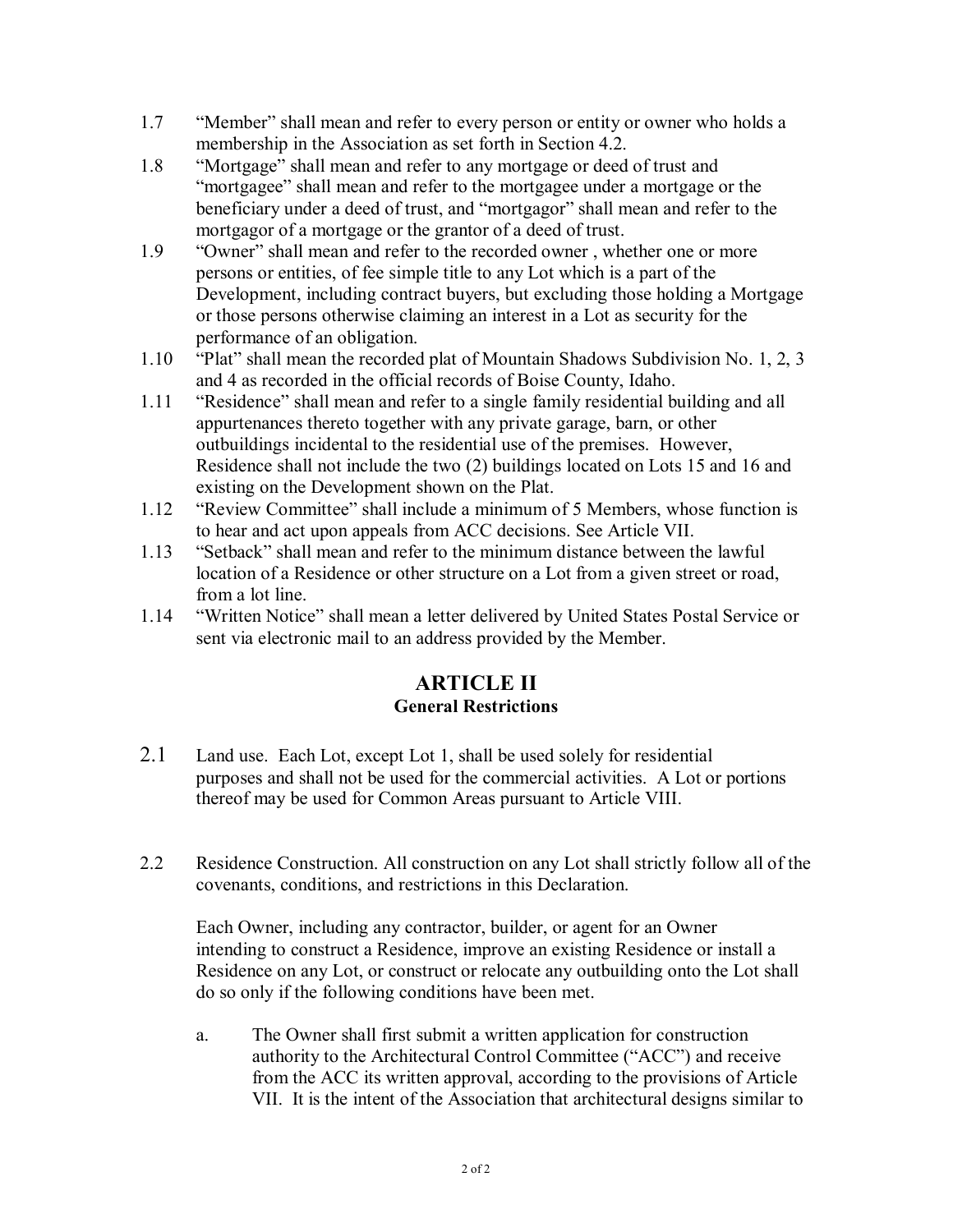that of other upscale communities in the area are desired and will be utilized for construction of Residences within the Development.

- b. Each Residence constructed on a Lot shall be a "single-family" dwelling as defined by building codes applicable to Boise County.
- c. Minimum primary Residence size shall be 1800 gross square feet of habitable space not counting a garage. A minimum of 1300 square feet must be on the ground floor. The gross square footage is calculated based on the exterior dimension of the Residence. The Residence nor any secondary structure shall exceed 35 feet in height.
- d. For Lot Owners in Phase 1 and Phase 2 at the time these Covenants, Conditions and Restrictions (CCRs) are revised, the minimum primary Residence size shall be 1350 gross square feet of habitable space, not counting a basement or garage. A minimum of 800 square feet must be on the ground floor. The gross square footage is calculated based on the exterior dimension of the Residence. The Residence nor any secondary structure shall exceed 35 feet in height. For all Phase 1 and Phase 2 lot owners that purchased a lot after the date of this CCR revision the building requirements shall be as specified in Paragraph. 2.2.c. above.
- e. Every Residence on any Lot shall comply with the following setback requirements as measured to any point on a residence or other building structure;
	- 1. 53 feet from the center of the road where the road forms the boundary of the property regardless of position on the lot. The road may wrap around the lot or form a side or rear boundary.
	- 2. 20 feet from the rear of the lot as long as the rear boundary is not the road.
	- 3. 10 feet from the side of the lot as long as the side boundary is not the road.
- f. Driveways. The Owners of Lots 2,4 and 5 shall have a vehicle access to such Lots only by way of Fairmeadow Drive and the Owners of Lots 6,7, and 8 shall have vehicle access to such Lots only by way of Creek Hollow Drive.
- g. No more than one (1) primary residence and two (2) outbuildings shall be allowed on a Lot. Such outbuildings shall contain at least 150 gross square feet of floor area as measured from the outside walls, no structures or outbuildings under 150 square feet are permitted.
- h. Owners with more than one adjacent lot may build a maximum of 2 outbuildings on the lot without the primary residence.
- i. Color. Residence color schemes should be from the earth tone palette and be consistent with the surrounding natural environment.
- j. All Residences and outbuildings on a Lot shall be a similar color.
- k. A Residence shall only be constructed if the Owner, including the contractor, builder or agent acting on behalf of the Owners, has obtained ACC approval and a building permit from all governmental agencies with jurisdiction over residential construction on a Lot. Once construction of any Residence has begun, the same shall be completed to an enclosed state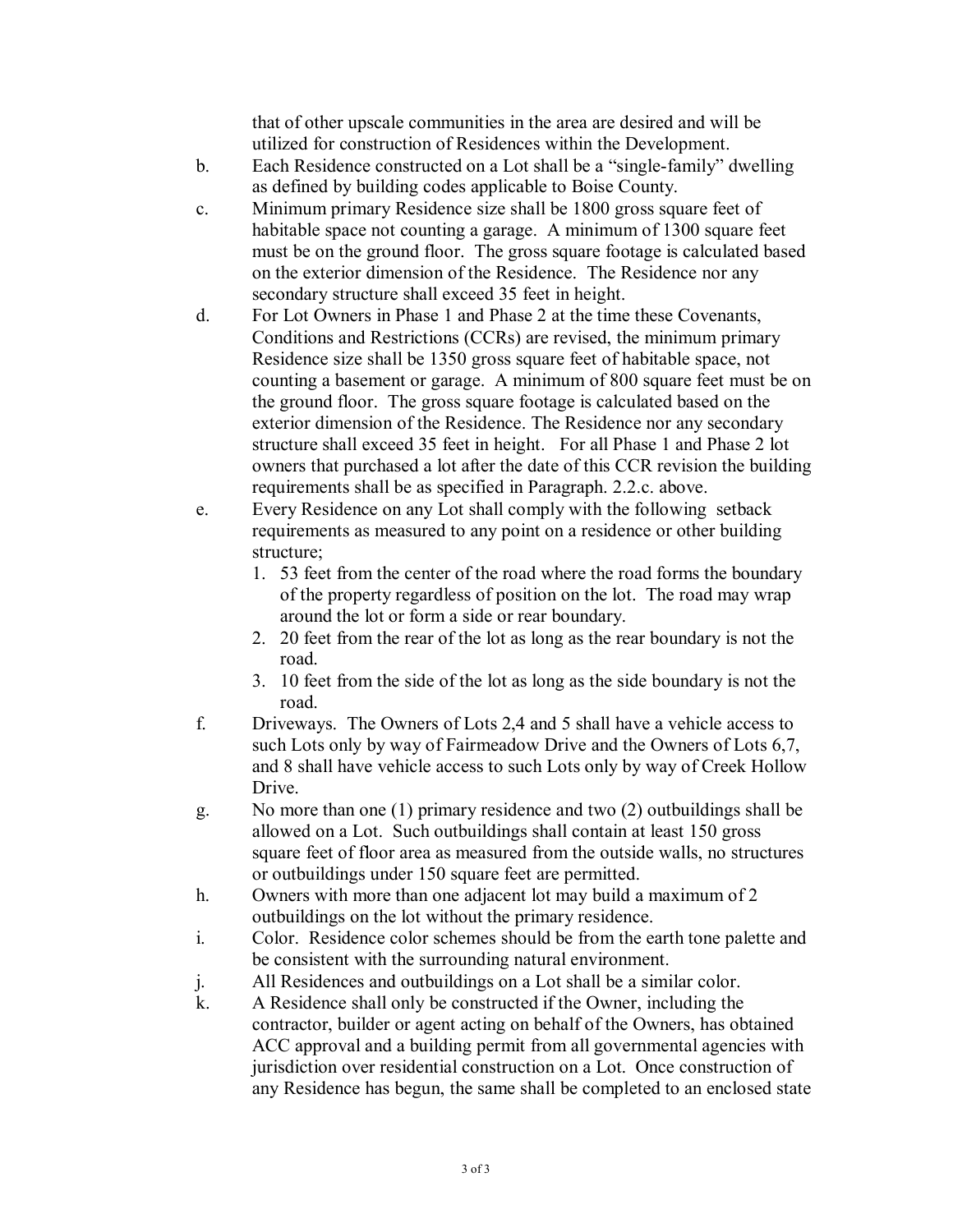giving a finished appearance to the exterior of the Residence within one (1) year from the start of construction.

- l. All Residences on a Lot shall be constructed of the same materials in order to have the same exterior appearance. All Residences shall have, wood siding, log construction, or composite material siding with the appearance of wood or log. Residences may be constructed of materials other than wood siding or log construction if approved on a case by case basis by the ACC. Stone, brick or stucco accents are permissible. If the primary Residence is of log construction, the outbuildings may have a different exterior appearance if approved by the ACC.
- m. All residences regardless of their siding material or construction must maintain compatibility with the surrounding environment and the surrounding structure design and construction materials.
- n. All residences shall have fire-resistant roofing as approved by the ACC. Every roof on a Lot shall be of a similar color and approved by the ACC.
- o. All residences shall be constructed on a stem wall foundation.
- p. If a Residence is to consist of a modular home or is otherwise to be moved onto a Lot, such Residence must be of new construction.
- q. The construction trades shall be permitted to construct or use temporary facilities on a Lot, but not on the paved roadway, solely for the purpose of aiding in the construction of a Residence on the Lot. Such temporary facilities shall be removed after the construction is complete.
- r. Owners may reside in an RV for up to one year on a Lot, but not on the paved roadway, during which time the Residence is under construction.
- s. Owner/contractor must provide sanitary facilities during construction.
- t. No building material of any kind shall be placed or stored upon a Lot until the Owner is ready to and able to commence the structure to be erected.
- u. Owners/Builders shall keep each job site and adjacent roadways clean of excess debris at all times. Any and all construction debris and slash remaining on the Lot shall be removed within 30 days after completion of construction.
- v. Owners are responsible for all damages to any roads or Common Areas that may occur during construction.
- 2.3 Reconstruction. In any case where it is necessary to reconstruct a Residence or make any improvement to a Residence, the same rules and restrictions pertaining to residence construction shall apply.
- 2.4 Landscaping. All landscaping shall be designed and maintained so as to minimize water usage and fire danger, and be in keeping with the natural setting of the development. Native Idaho plants are recommended. Invasive species as defined by the State of Idaho will not be permitted. The Association is responsible for the landscaping on the Common Areas.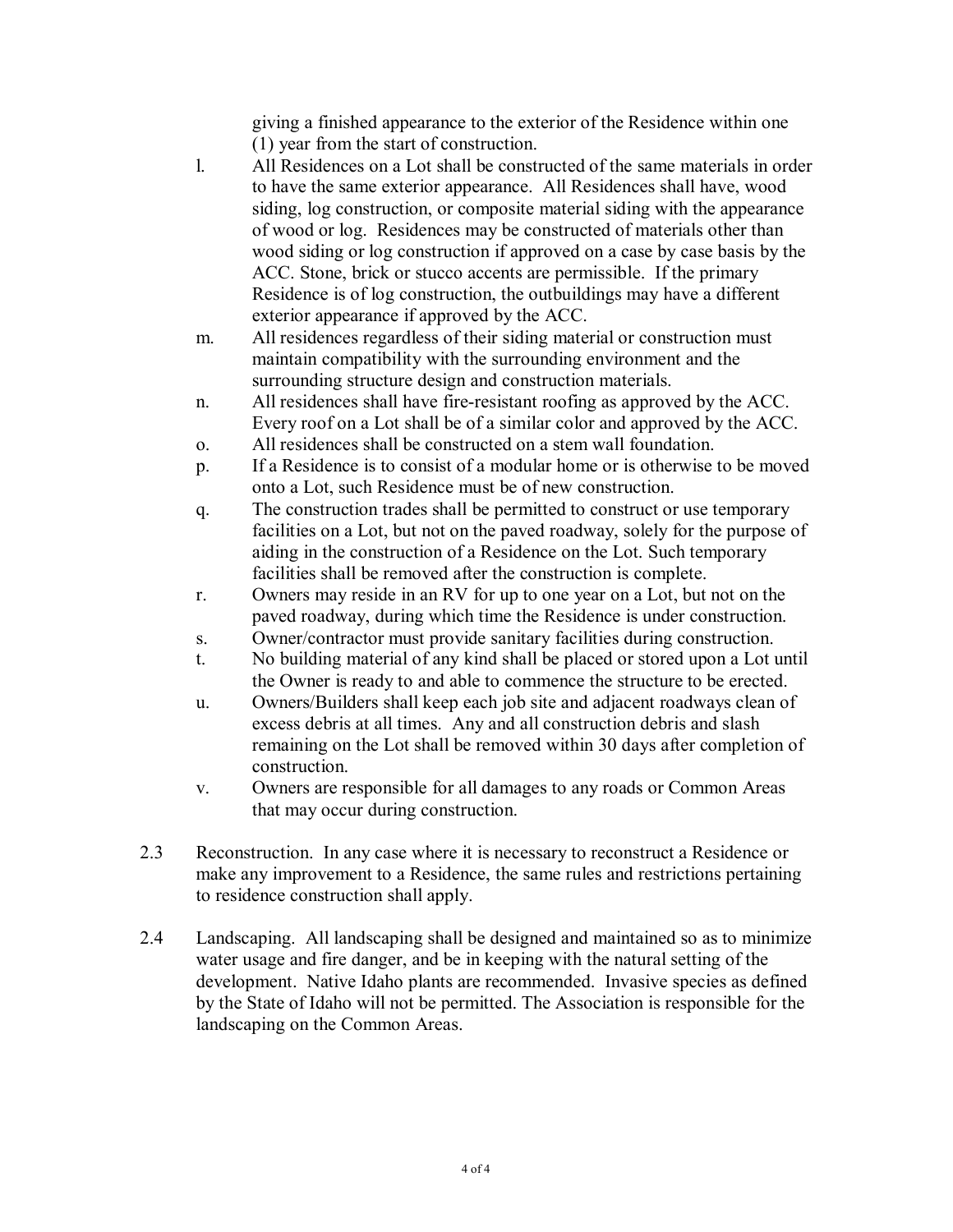- 2.5 Fences. No barbed wire, chain link, vinyl, or white fences of any type can be used. All fences, except those used to shield propane or similar storage tanks from view, shall be of an open design.
- 2.6 Quiet Hours. In keeping with the natural aspects and the serenity of the Development, quiet hours shall be observed between 10:00 p.m. and 7:00 a.m. All vehicles shall be operated so as to maintain the peace and quiet of the Development.
- 2.7 Signs. No sign shall be displayed to the public view on any Lot except for signs of no more than five (5) square feet. The name of the Owners or the name of the Residence may be displayed. The Board may post signage with Subdivision Rules and information which are exempt from the 5- square-foot requirement.
- 2.8 Refuse Disposal and Lot appearance. No unsightly material shall be stored upon any Lot, nor shall trash, garbage, or other refuse be thrown, dumped or stored on any Lot. Each Owner shall provide suitable receptacles for the temporary storage and collection of refuse from the Lot and all such receptacles shall be screened from public view and protected from disturbance. Each Owner shall be responsible for removal/disposal of such refuse from the Lot. Deadfall and/or slash which comprise a public fire hazard shall be removed.
- 2.9 Vehicle Storage and Parking. No vehicle or recreational equipment of any kind shall be stored on a Lot for more than 14 days unless it is garaged or shielded from public view. Garaged means covered and enclosed on three sides. Daily or other routine use vehicles are exempt from this requirement. Motor homes, truck campers, travel trailers, and farm/heavy equipment shall not be considered daily or routine use vehicles. On-street parking is limited to 7 days. On-street parking is prohibited during snow-removal season. No inoperable, dismantled or unsightly vehicles or any vehicles displaying a "For Sale" sign shall be parked on any lot unless garaged.
- 2.10 Nuisances or Hazardous Activities. No noxious or offensive activity shall be permitted on any Lot, nor shall anything be done thereon which maybe or become an annoyance or nuisance to the other Lot Owners. No activity shall be conducted on or in any Residence, Lot, or Common Area which is or might be unsafe or hazardous to any person or property. Without limiting the generality of the foregoing, no firearm shall be discharged within the Development, and no hunting or killing of game shall be allowed within the Development.
- 2.11 All burning taking place within the Development shall comply with the Boise County fire regulations, including burn permits as required by the County.
- 2.12 Lights. Owners may install security lights. The lights shall be designed to be shielded or aimed so as not disturb the neighbors or emit an offensive glare. Large area exterior lighting is prohibited.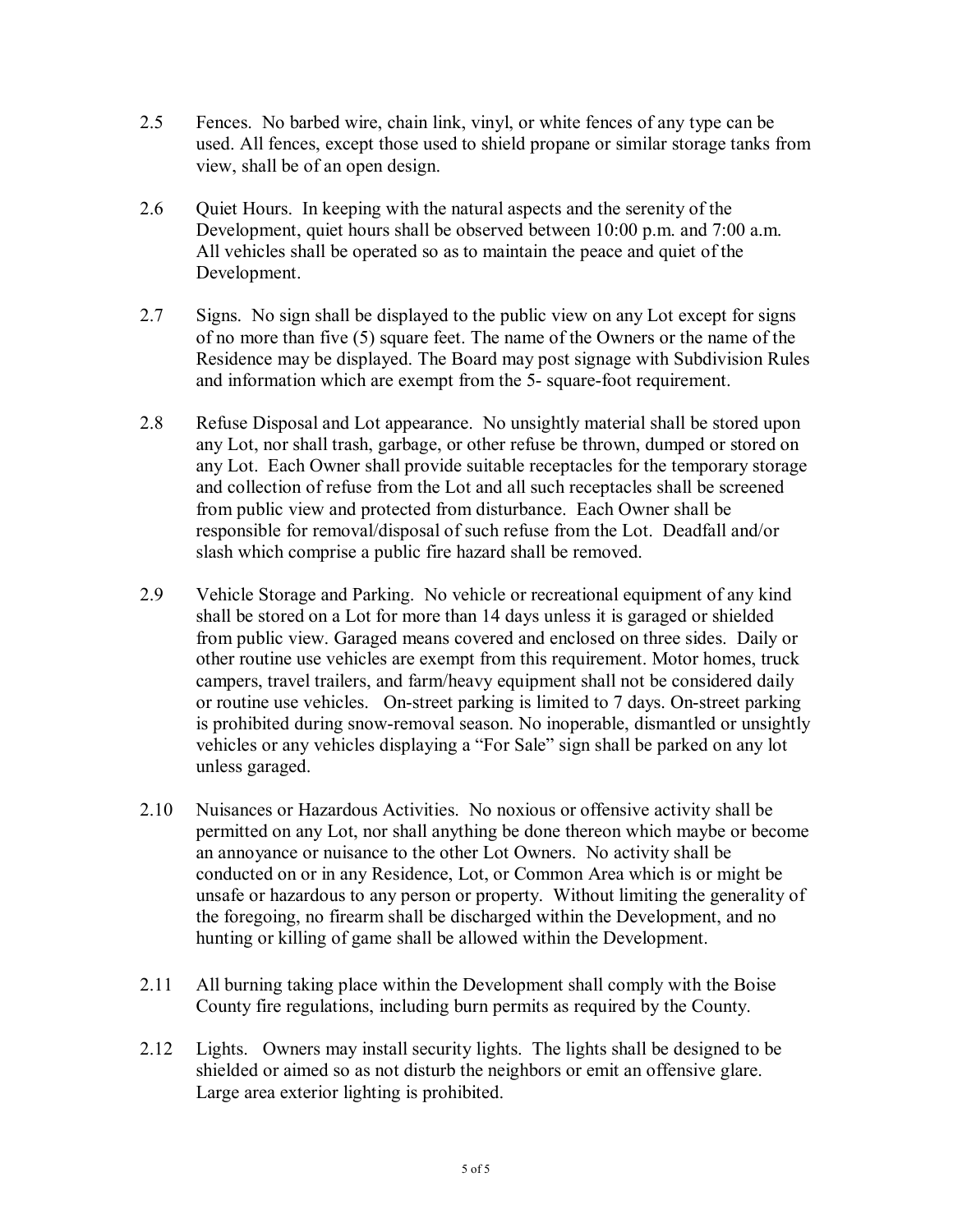- 2.13 Antennas. No satellite dishes or other similar reception devices shall be allowed within the Development except (a ) satellite dish that is compliant with the best commercial practices which may be attached to a Residence or otherwise placed as required to facilitate reception, and (b) a local television antenna may be installed if it is either fully enclosed within the roof structure or located as to not be clearly visible from adjoining Lots. Antennas for cell service or wireless internet may be used if mounted in such a way as to be unobtrusive.
- 2.14 Storage Tanks. Any storage tank, including propane tanks, installed on a Lot and any type of air conditioning or heating unit must be concealed from view from neighboring Owners or otherwise attractively screened from view. Underground propane tanks are recommended but not required.
- 2.15 Animals. No livestock including, without limitation, cattle, swine, poultry, sheep or other animals raised for breeding or consumptive purposes shall be raised, bred or kept on any Lot. Horses, llamas and similar riding or pack animals, dogs, cats, or other household pets may be kept provided they are not kept, bred or maintained for any commercial purpose. No more than (3) of any genus may be kept on any Lot. A maximum of 3 large animals (an animal exceeding 300 pounds) may be kept on any Lot. Dogs shall be under the control of the owner.
- 2.16 Platted Roads. All roads within the Development shall be private and owned by the Association for the use and benefit of all Members and their successors and agents, and shall be appurtenant to and for the benefit of the Development and each portion thereof and shall run with the land. It is the responsibility of the Association to maintain, repair and resurface, when necessary, the paved private roadways in a level, smooth and evenly covered condition with the type of surfacing material originally installed or such substitute as shall in all respects be equal or superior in quality, use and durability for so long as the Association is the owner of the road improvements. All costs associated with or arising out of the Association's obligation to maintain, repair, plow or resurface the paved roadways, including all costs associated with transferring the roadway improvements to a public entity shall be paid by the Association and assessed to each Member.
- 2.17 Camping. Members or their guests may camp on the Lot not to exceed 14 consecutive days within a 35-day period provided they make provisions for sanitary waste disposal in an approved manner. After 14 days, the Member must take all camping material off-site. Member is responsible for conduct of any guests and shall insure the guests comply with all provisions of these CC&Rs.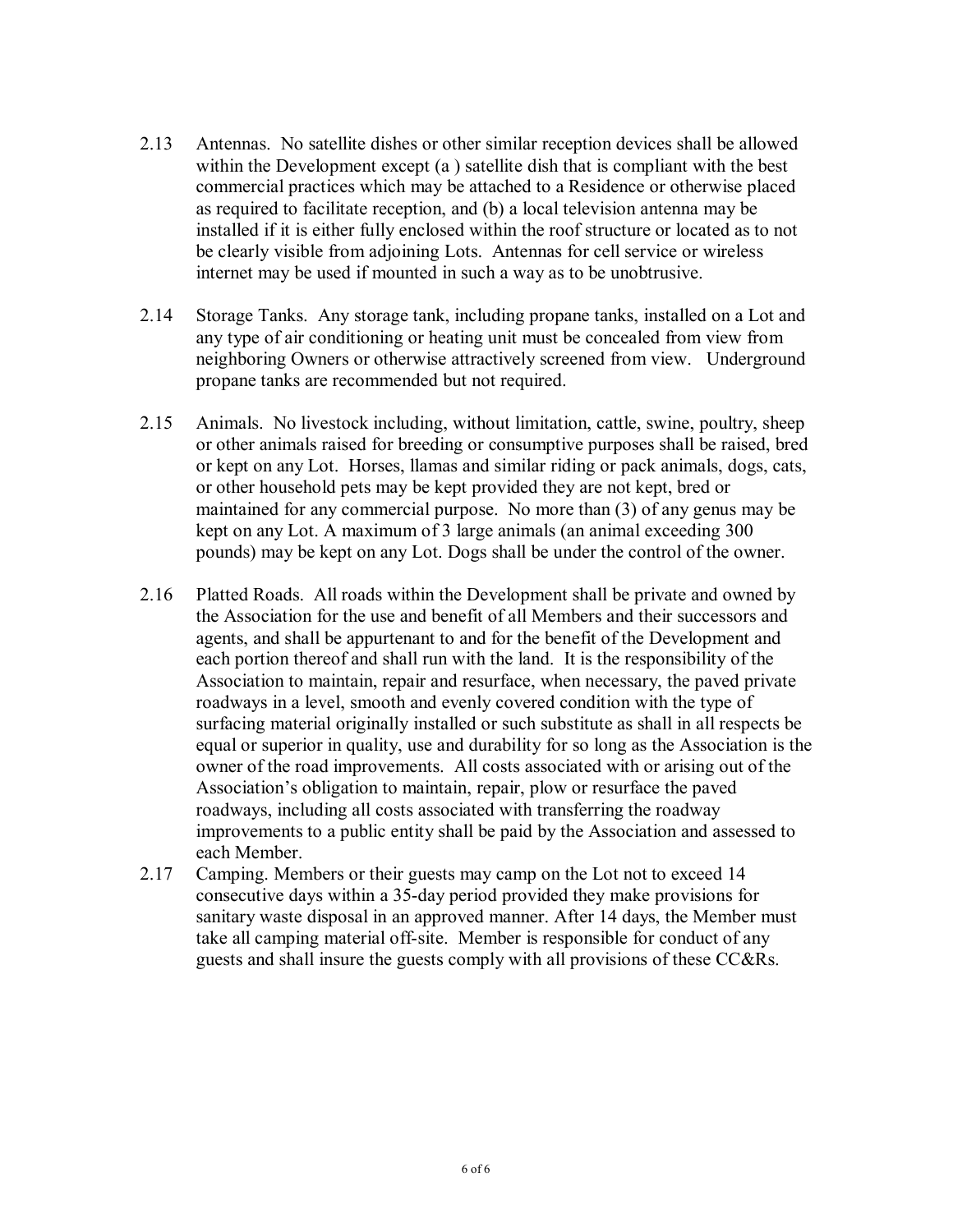#### **ARTICLE III Utilities and Utility Easements**

- 3.1 Utility Services. All Lots shall be served with underground utility lines for power, water and telephone services. Each Member is responsible for final hookups, connections to residence, or other structures and distribution within the Lot. Members shall be responsible for maintaining insulation within the water meter enclosures so as to prevent freezing. If water meters or attached piping fails due to freezing, and the enclosure is not adequately insulated, the Member may be held liable for the repair costs.
- 3.2 Platted Easements. Utility and drainage easements exist as shown on the Plat of the development. Installation of additional utilities within the easements requires the approval of the Board. Such easements specifically, but without any limitation, include easements for a reservoir and pump station as shown on the Plat.
- 3.3 Ownership and Operation of Public Water System.
	- a. The Association owns the Public Water System and all of its components, and any water rights appurtenant to the Development,
	- b. The Public Water System is regulated by the Idaho Department of Health and Welfare, Division of Environmental Quality ("DEQ"), and the US Environmental Protection Agency ("EPA"). The Association shall operate, perform routine or special sampling, and maintain the Public Water System in Compliance with the regulations and Permits issued by the Department of Environmental Quality.
	- c. Domestic Water. Each Lot shall have the right to use water from the public water system (PWS). The Board of Directors is responsible for management of the PWS, including setting water use policy and, if appropriate, determining a fair and equitable rate or fee schedule for water consumption. The Water Policy shall be promulgated in writing and will have the full force and effect of the CC&Rs. Enforcement of the policy shall be in accordance with Section 5.6 and be handled the same as any assessment or fee.
	- d. No Member shall connect any equipment or device to the water supply system (even within the Lot or residence building of such Member) which has any potential or possibility of introducing water or any foreign substance into the water supply system. If any Member desires to connect such equipment or device, it shall be done only with the prior written approval of the Association and use of connection control or backflow prevention devices approved by the Association.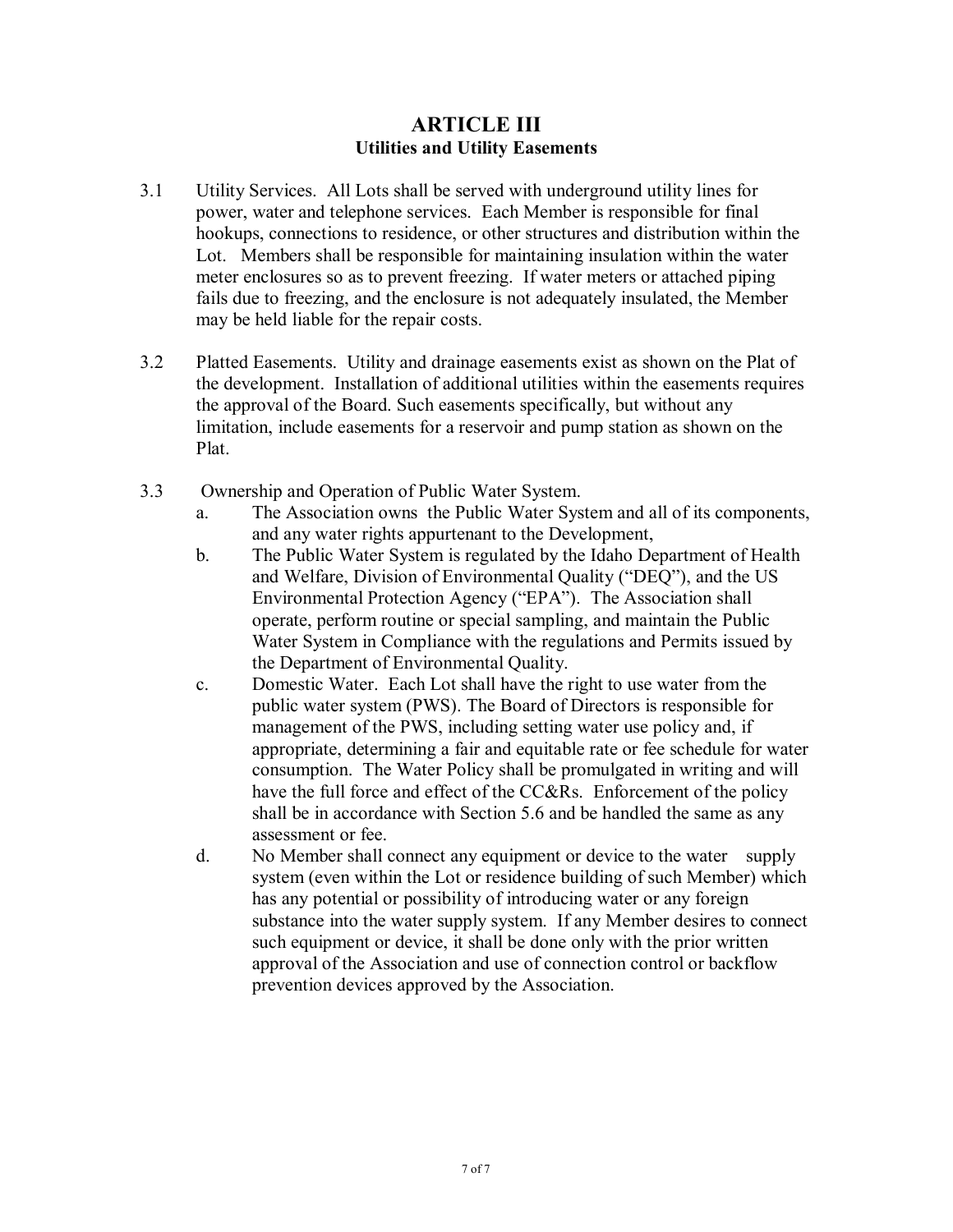#### **ARTICLE IV Homeowners Association**

- 4.1 Organization of Association. The Association shall be organized as an Idaho corporation under the provisions of Idaho Code relating to general non-profit corporations and shall be charged with the duties and invested with the powers prescribed by law and set forth in the articles of incorporation, by-laws, and this Declaration. Neither the articles of incorporation nor the bylaws shall, for any reason, be amended or otherwise changed or interpreted so as to be inconsistent with this Declaration.
- 4.2 Membership. Each Owner by virtue of being an Owner and for so long as such ownership is maintained shall be a Member of the Association. Membership in the Association shall not be assignable except to the successor in interest of an Owner, and each membership in the Association shall be appurtenant to ownership of the Lot. Membership in the Association shall not be transferred, pledged, or alienated in any way except upon the transfer of title to said Lot, and then only to the transferee of title to said Lot. Any attempt to make a prohibited transfer of membership shall be void and will not be reflected on the records of the Association. A Member shall be considered a Member in Good Standing if all Association fees and assessments are paid in full.
	- a. Voting Members. All Members in good standing shall be voting Members of the Association and will have one vote for each Lot owned.
- 4.3 Board of Directors and Officers. The affairs of the Association shall be conducted by a Board and such officers as may be elected by the Members or appointed by the Board, in accordance with the articles of incorporation and by-laws.
- 4.4 Powers of the Association. The Association shall have all the powers of a nonprofit corporation organized under the general non-profit laws of the state of Idaho, subject only to such limitations upon the exercise of such powers as are expressly set forth in the articles of incorporation, the by-laws, and this Declaration. The Association shall have the power to do any and all lawful things which may be authorized, required, or permitted to be done by it under this Declaration, the articles of incorporation, and the bylaws, and to do and perform any and all acts which may be necessary or proper for, or incidental to, the proper management and operation of and the performance of the other responsibilities herein assigned, including without limitation.
	- a. Assessments. The power to levy assessments (regular, special, and limited) on the owners of Lots and to force payment of such assessments, all in accordance with the provisions of this Declaration. The Developer is exempt from this requirement for lots owned by the Developer*.*
	- b. Rights of Enforcement. The power and authority from time to time, in its own name, on its own behalf, or on behalf of any Owner or Owners who consent thereto, to commence and maintain actions and suits to restrain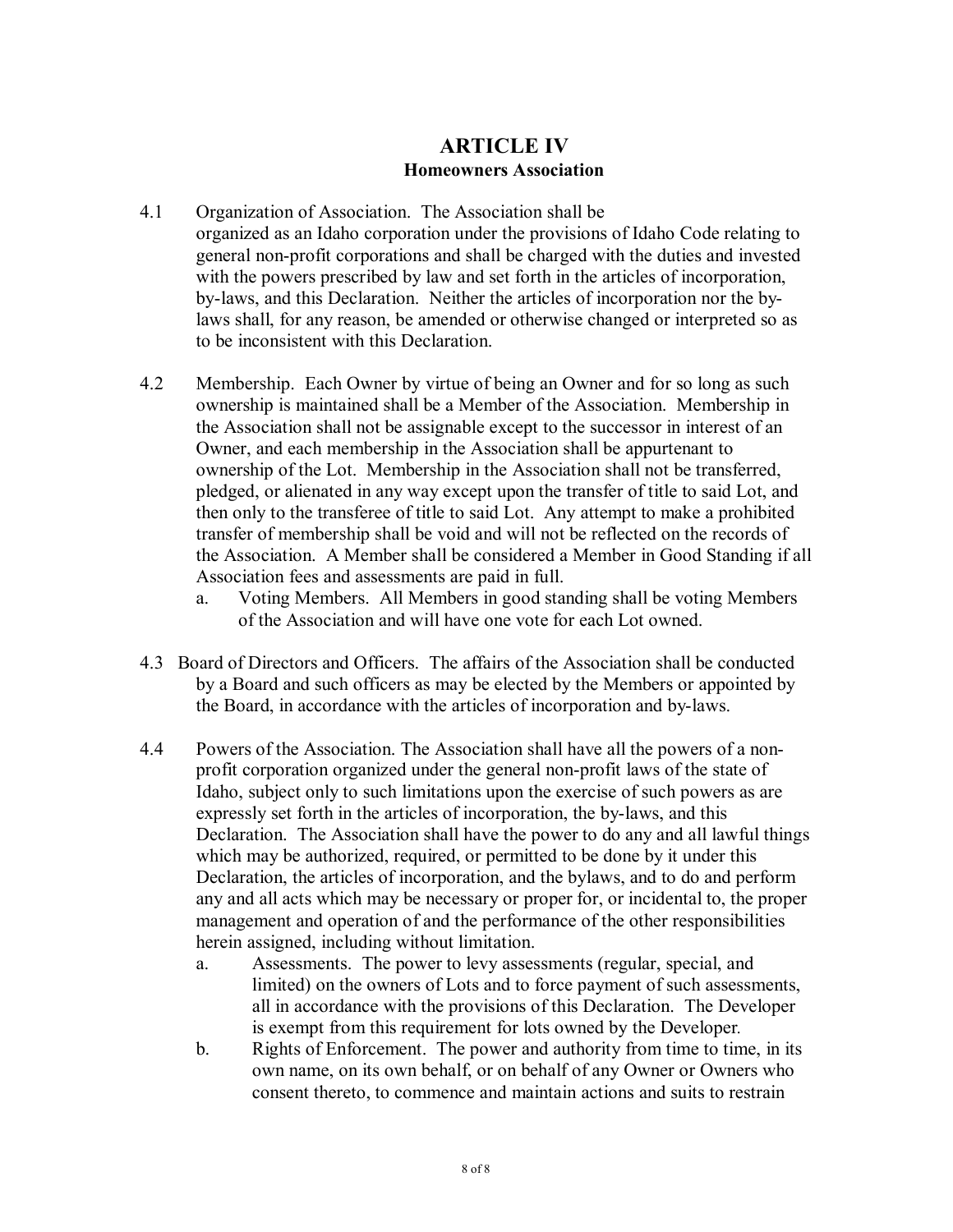and enjoin any breach or threatened breach of the Declaration or the articles of incorporation or by laws, including the Association rules pursuant to this Declaration, and to enforce by mandatory injunctions or otherwise all provisions hereof.

- c. Delegation of Powers. The authority to delegate its power and duties to committees, officers, employees, or to any person, firm, or corporation to act as manager. Neither the Association nor the membership of the Board of Directors shall be liable for any omission or improper exercise of the manager of any such duty or power so delegated.
- d. Emergency Powers. The Association or any person authorized by it may enter upon any Lot in the event of any emergency involving illness or potential danger to life or property, or when necessary in connection with any maintenance or construction for which the Association is responsible. Such entry shall be made with as little inconvenience to the Member as is practicable, and any damage caused thereby shall be repaired by the Association and at its sole cost and expense.
- e. Association Rules. The Association has the power to adopt, amend, and repeal by majority vote of the Board of Directors such rules and regulations as the Association deems reasonable (the "Association Rules"). The Association rules shall govern the use of the Common Areas by the Members, families of an Member, or any invitee, licensee, lessee, or contract purchaser of an Member, provided, however the Association rules may not discriminate among Members and shall not be inconsistent with this Declaration, and Articles of Incorporation, or the By-Laws. A copy of the Association rules, as they may from time to time be adopted, amended, or repealed shall be mailed or otherwise delivered to each Member. Upon such mailing, electronic or personal delivery to all Members, said Association rules shall have the same force and effect as they were set forth in and were a part of this Declaration. In the event of any conflict between any Association Rule and any other provision of this Declaration, or the Articles or Bylaws, the provisions of the Association Rules shall be superseded by the provisions of this Declaration, the Articles of Incorporation or the Bylaws to the extent of any such inconsistency.
- f. Licenses, Easements, and Right of Way. The Association has the power to grant and convey to any third party such licenses, easements, and rightof-way in, on, or under the Common Areas as may be necessary or convenient in the judgment of the Association, or for the purposes of constructing, erecting, operating, or maintaining:
	- 1. Utility lines, cables, wires, conduits, and other devices for the transmission of electricity for lighting, heating, power, telephone, and other purposes.
	- 2. Public sewers, storm drains, water drains and pipes, water systems, sprinkling systems, water, heating, and gas lines or pipes.
	- 3. Snow removal or cleanup, and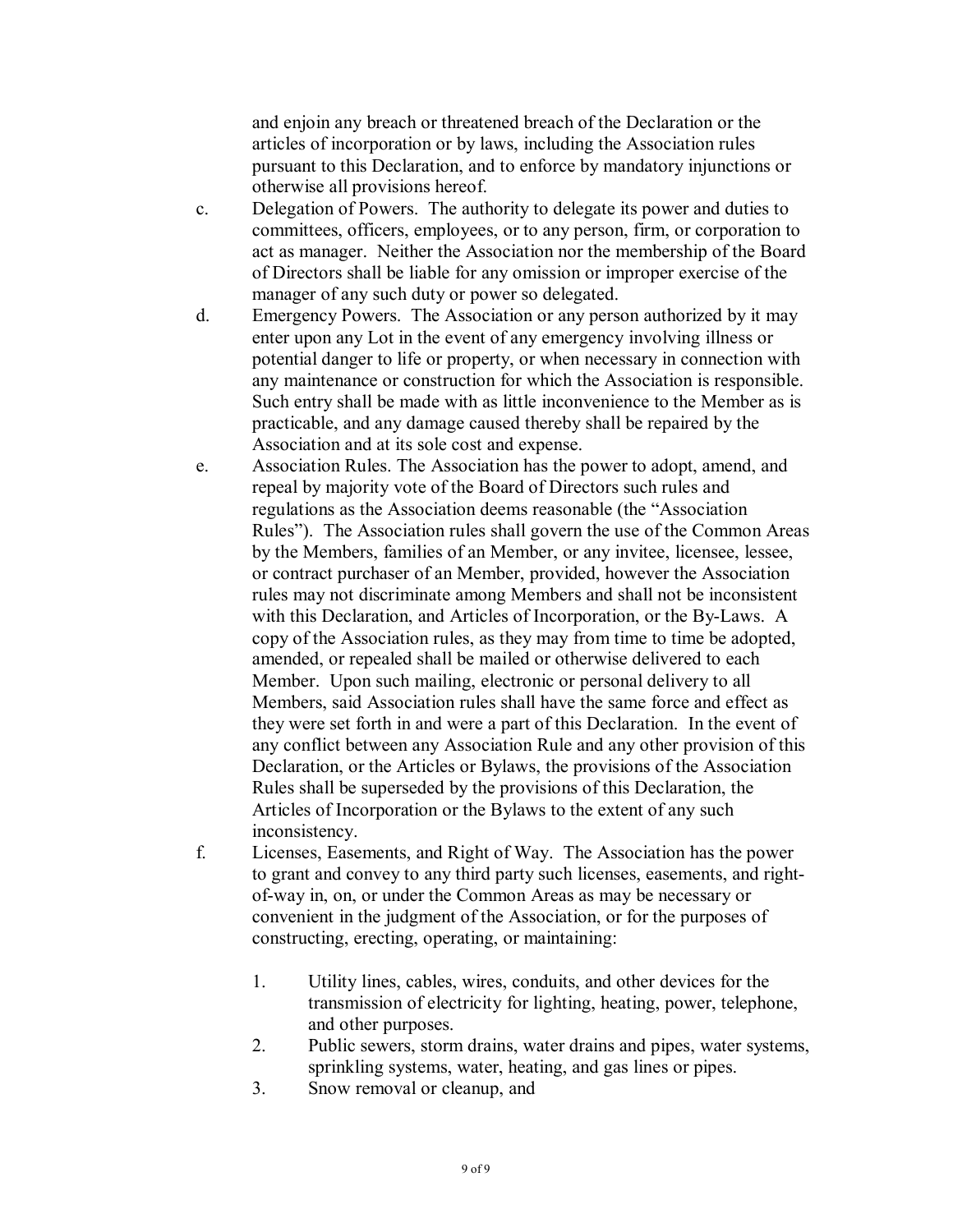4. Any similar public or quasi-public improvements or facilities

The right to grant such licenses, easements, and rights-of-way are hereby expressly reserved to the Association.

- 4.5 Duties of the Association. In addition to the powers granted to it by the articles of incorporation and this Declaration, and without limiting the generality thereof, the Association or its agent, if any, shall conduct all general business affairs of common interest to all Members including, without limitation, the following
	- a. Enforcement of CCRs and the general business affairs of the Association.
	- b. Operation and Maintenance of Common Area. Operate, maintain, and otherwise manage or provide for the operation, maintenance, and management of any Common Area (which shall include the roadways) including the repair and replacement of property damaged or destroyed by casualty loss, and all other property acquired by the Association. The Association shall maintain the landscaped area on Lot 1 shown on the Plat.
	- c. Taxes and Assessments. Pay all real and personal property taxes and assessments separately levied against the Common Area owned and managed by the Association or against the Association and/or any property owned by the Association. Such taxes and assessments may be contested or compromised by the Association. In addition, the Association shall pay all other taxes, whether federal, state, or local, including income or corporate taxes levied against the Association in the event that the Association is denied the status of tax-exempt corporation.
	- d. Water and Other Utilities. Acquire, provide, and/or pay for water, garbage disposal, refuse and rubbish collection, electrical, and other necessary services for the Common Area and other property owned or managed by it.
	- e. Insurance. Obtain policies or insurance from reputable insurance companies authorized to do business in the State of Idaho, and to maintain in effect the following types of policies of insurance to the extent available at a reasonable cost.
		- 1. Comprehensive public liability insurance insuring the Board of Directors, the Association, the Declarant, the individual Members, and the agents and employees of each of the foregoing, against any liability incident to the ownership and/or use of the Common Area or other property owned or managed by the Association.
		- 2. Such other insurance, including Worker's Compensation Insurance to the extent necessary to comply with all applicable laws, directors, and officers liability insurance, and such indemnity, faithful performance, fidelity, and other bonds as the Board of Directors shall deem necessary or required to carry out the Association's functions or to insure the Association against any loss from malfeasance or dishonesty or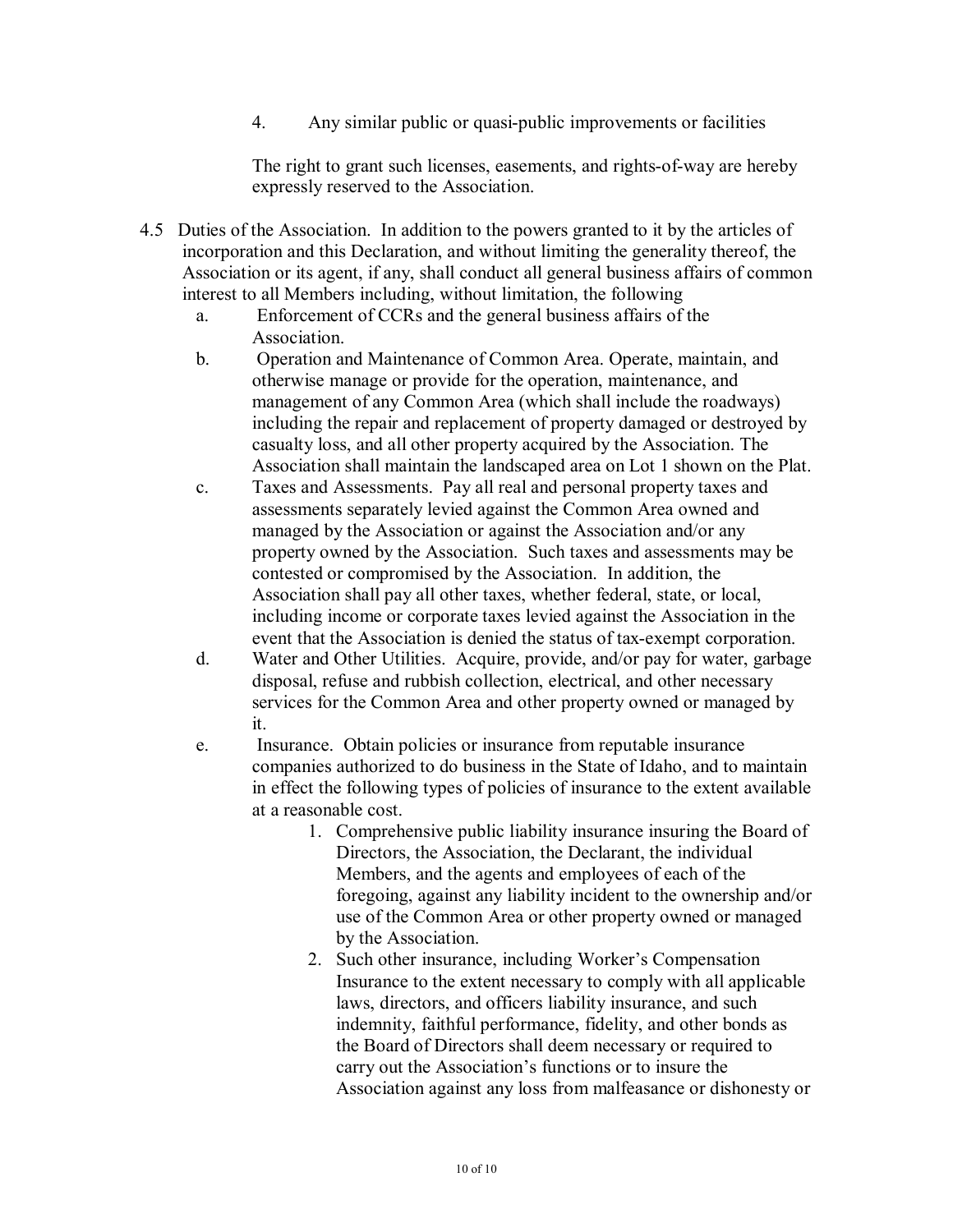any employee or other person charged with the management or possession of any Association funds or other property.

- 3. Insurance premiums for the above insurance coverage shall be deemed a common expense to be included in the annual assessments levied by the Association.
- f. Snow Removal. Provide for the plowing, sanding and removal of snow from the paved roadways as shown on the Plat.
- g. Public Water System. Manage, operate, maintain, repair, and replace the public water system up to and including water meters for every Lot and pressure reducing valves where required. Maintain the Public Water System within the Common Areas.
- 4.6 Personal Liability. No member of the Board of Directors or Architectural Control Committee or any committee of the Association, nor any officer of the Association, nor the manager, if any, nor the Developer shall be personally liable to any Member or to any other party, including the Association, for an damage, loss or prejudice suffered or claimed on account of any act, omission, error, or negligence of the Association, the Board of Directors, the manager, if any, or any other representative or employee of the Association, the Architectural Control Committee, or any other committee, or any officer of the Association, or the Developer, provided such person has, upon the basis of such information as may be possessed by him, acted in good faith without willful or intentional misconduct.
- 4.7 Dissolution. In the event the Association is dissolved, the assets of the Association shall be dedicated to a public body or conveyed to another non-profit organization with similar purposes.

## **ARTICLE V Covenant for Assessments**

- 5.1 Creation of Lien and Personal Obligation for Assessments. Each Owner covenants with the Association and Developer that by accepting a deed, and whether or not it is expressly stated in said deed, each Owner agrees to pay to the Association the following:
	- a. All regular assessments for specified services and maintenance as set forth in 5.3 and all special assessments for specified services and maintenance as set forth in 5.4.
	- b. An initial Mountain Shadows Owner registration fee of \$250 per Lot.
	- c. Each assessment, together with interest accrued thereon shall be a charge on each Owner's Lot and shall create a continuing lien upon each Owner's Lot against which each assessment is made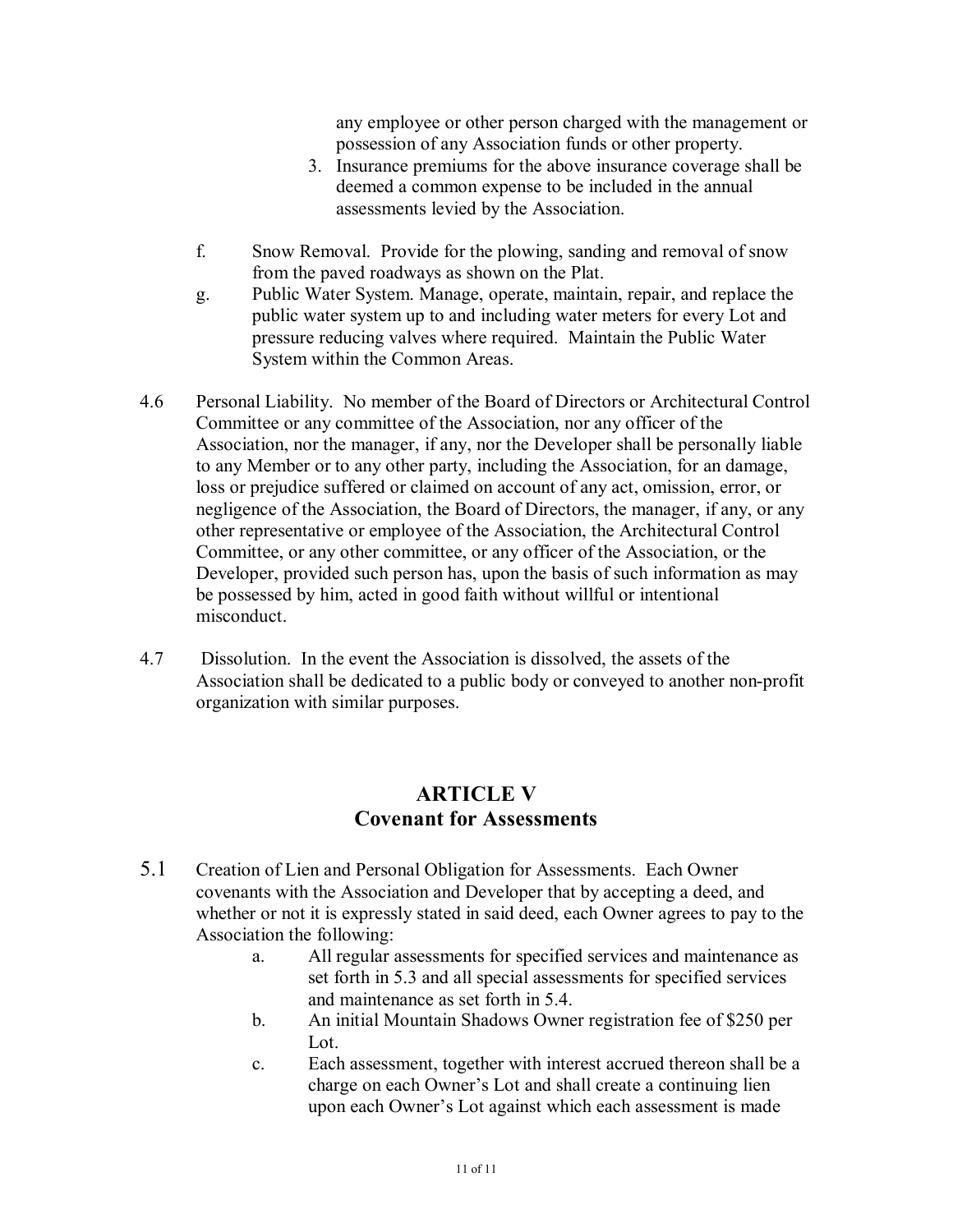from and after the date the assessment is due. In the event the Association initiates or defends any action, legal or otherwise for the collection of any assessment due, the Association shall be entitled to recover from the assessed Owner its reasonable costs and attorney fees (including, without limitation, its reasonable costs and attorney fees on any appeal). All such costs and attorney's fees shall be deemed to have accrued on commencement of any legal action or proceeding and shall be enforceable whether or not such legal action or proceeding is prosecuted to judgment.

Prior to bringing an action to foreclose the continuing assessment lien granted by this Article, the Association shall cause a notice of lien claim to be prepared and filed with the Boise County Recorder's office and shall send a copy by certified mail to the delinquent Owner. The cost of preparing, filing and mailing, and travel associated with this claim of lien, including a reasonable attorney fee incurred by the Association, shall also be the cost of the delinquent Owner and shall be recovered from the Owner or added to any claim of lien.

- 5.2 Regular Periodic Assessments. Each Member except the Developer, shall also be assessed and pay a regular periodic assessment accruing from the date of ownership which regular assessment are to be used by the Association for the purpose of maintenance of the Common Area, paying costs incurred for policies of insurance purchased by the Association, and/or providing for any other regular business activities of the Association. The Association shall collect these periodic assessments on a monthly, quarterly, semi-annual, or annual basis, as it deems appropriate. The beginning assessment annualized for the year 1999 shall be \$400 based upon an estimate made by the Declarant for the cost of services anticipated. This periodic assessment can be automatically increased by the Board of the Association by as much as 20% of the previous year amount per year beginning with the year commencing January 1, 2000. It may be increased by more than 20% by a majority vote of a quorum of Members at a meeting called for that purpose by the Board.
- 5.3 Special Assessment for Repairs, Operations, or Maintenance. In addition to the regular periodic assessments, the Association, by the majority vote of a quorum of Members present at a meeting called for that purpose, may make any special assessment for a specific one-time cost or expense benefiting all Members. Such special assessment shall be made payable as a one-time assessment or over a period of time as determined by a majority vote of the Members.
- 5.4 Notice of Action under Section 5.3 and 5.4. Written notice of any meeting called for the purpose of taking any action authorized under section 5.3 and/or 5.4 of this Declaration shall be sent to all Members not more than fifty (50) days and not less than ten (10) days in advance of the meeting.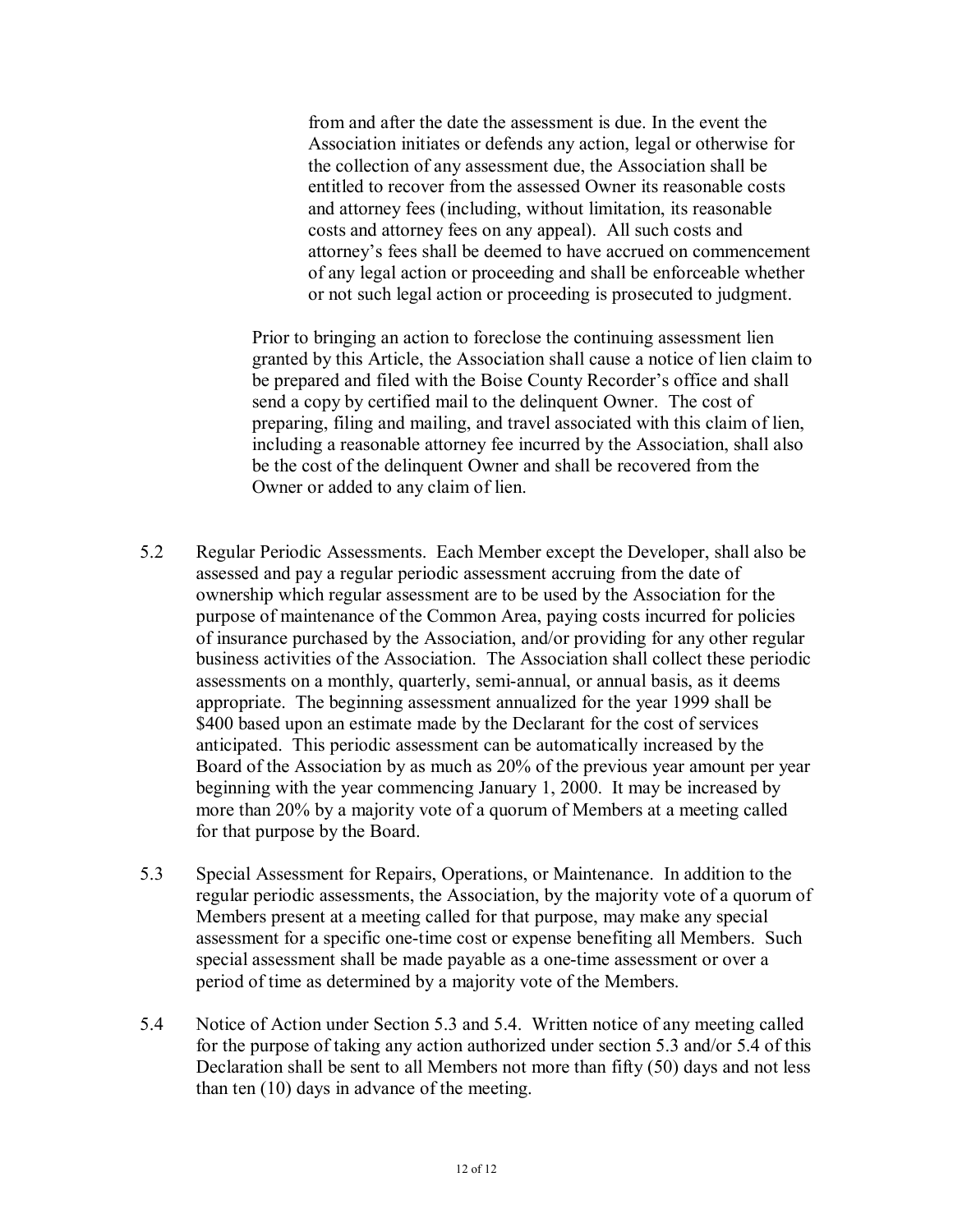- 5.5 Miscellaneous Assessment Information. In the event the Board increases the periodic assessments, written notice of such assessments shall be sent to each Member at least thirty (30) days before the effective date of such increased periodic assessment. Such periodic assessment shall be due and payable and continue to be due and payable without further notice from the Board. The Association shall, upon request and for a reasonable charge, furnish a certificate signed by an authorized officer of the Board stating whether or not assessments on a Lot are current.
- 5.6 Effect of Nonpayment of Assessments and Remedies of the Association. The Association shall have the right to apply any or all of the following remedies to any Lot Owner that is delinquent on any regular or special assessment, water billing, or charges stemming from construction, landscaping, clean up or any other charge levied by the Association. Any assessment or other billing not paid within thirty (30) days after the due date shall be deemed to be delinquent.
	- a. The Association shall charge a late fee of not less than \$25 and interest from the due date at 12% per annum.
	- b. If the assessment is not paid within 180 days the Association shall place a lien on the property and the Owner will be charged an administrative fee of not less than \$100 as well as the past due amount plus accrued interest in order to satisfy the lien.
	- c. Owners can be placed on payment plans established by the Board. These payment plans may include an interest rate of 12% annum, and an administrative fee not less than \$25.
	- d. Water service can be discontinued until such time as the lien or assessment is satisfied, and an administrative fee of not less than \$50 will be charged.
- 5.7 No Owner shall waive or otherwise escape liability for the assessments provided for herein by non-use of the Common Area or abandonment of his or her Lot.
- 5.8 Subordination of Assessment Liens to Mortgages. The lien of any unpaid assessment shall be subordinate to any first mortgage or deed of trust against a Lot. No mortgagee of a mortgage or beneficiary of a deed of trust shall be required to collect any unpaid assessment. The failure of an Owner to pay assessments shall not constitute a default under a mortgage or deed of trust. Sale or transfer of a Lot shall not affect the assessment lien, nor shall the transferee in such sale or transfer be relieved from liability for any assessment thereafter becoming due or from the lien thereof.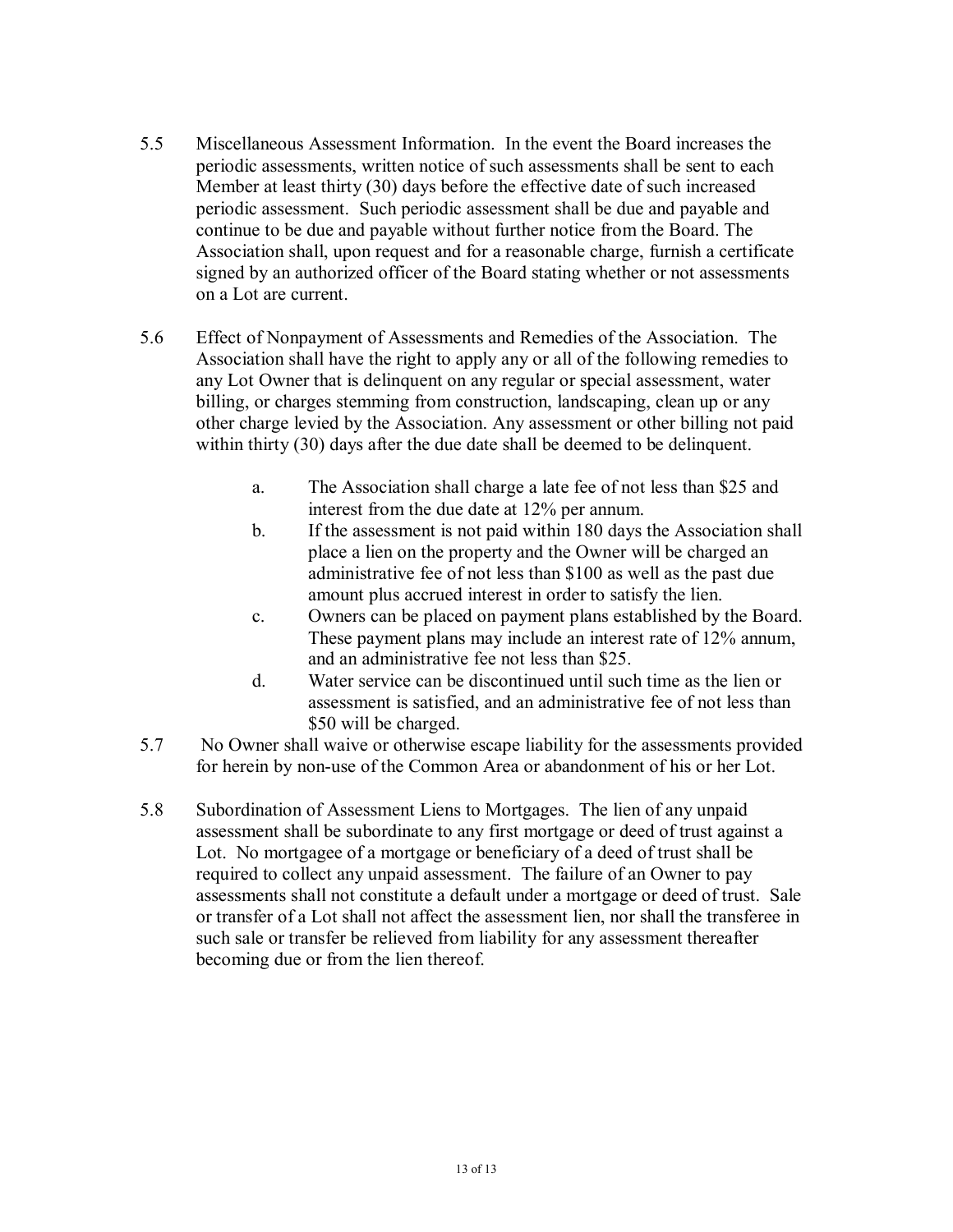# ARTICLE VI Phase 4 Development

- 6.1 The Developer, Mountain Shadows Development Company LLC, successors or assigns intends to develop Phase 4 as the final phase of Mountain Shadows. This development will be done maintaining the character and esthetics of Phases 1 through 3 and encompasses approximately 170 acres adjacent to the current development. Phase 4 is located to the west of Phases 1, 2 and 3. The design of Phase 4 including layout of lots, roads, easements and common areas shall be done at the sole discretion of the Developer and be shown on the Plat maps recorded with Boise County. The development shall comply with all Zoning and environmental regulations.
- 6.2 Phase 4 shall become subject to these covenants, conditions, restriction, grant of easements, and equitable servitudes contained herein and further shall become subject to the functions, powers, and jurisdiction of the Association. The Developer retains the right to make unilateral amendments to these covenants, conditions, and restrictions that apply to Phase 4 as he deems necessary to adjust to market conditions, and said modifications will be discussed with the Mountain Shadows HOA prior to recording. The Owners of Lots within Phase 4 shall immediately become Members of the Association. All provisions, burdens, and obligations contained in these CC&Rs shall apply to Phase 4 when developed.
- 6.3 Designation of Common Area. Any Common Area and common facilities designated by Developer as such on the Plat, or conveyed to the Association by the Developer, shall be subject to the same easements or other rights for the use and enjoyment of the Members of the Association.
- 6.4 Right to Dedicate Roads and Utility Easements. If Developer owns, has reserved an easement, or obtains the agreement of an Owner of a Lot, Developer may dedicate all or any portion of such easement, Lot, road, or Common Area for the use, burden and benefit of one or more Owners and/or Lots in the Development
- 6.5 Notwithstanding other Articles of these covenants, conditions, and restrictions, the Developer may erect signs at all entry points to the Development from the Banks Lowman Road, or other points internal to the development that are entry points to Phase 4. Such signs would advertise the development, and may direct potential buyers to a realtor of the Developer's choice.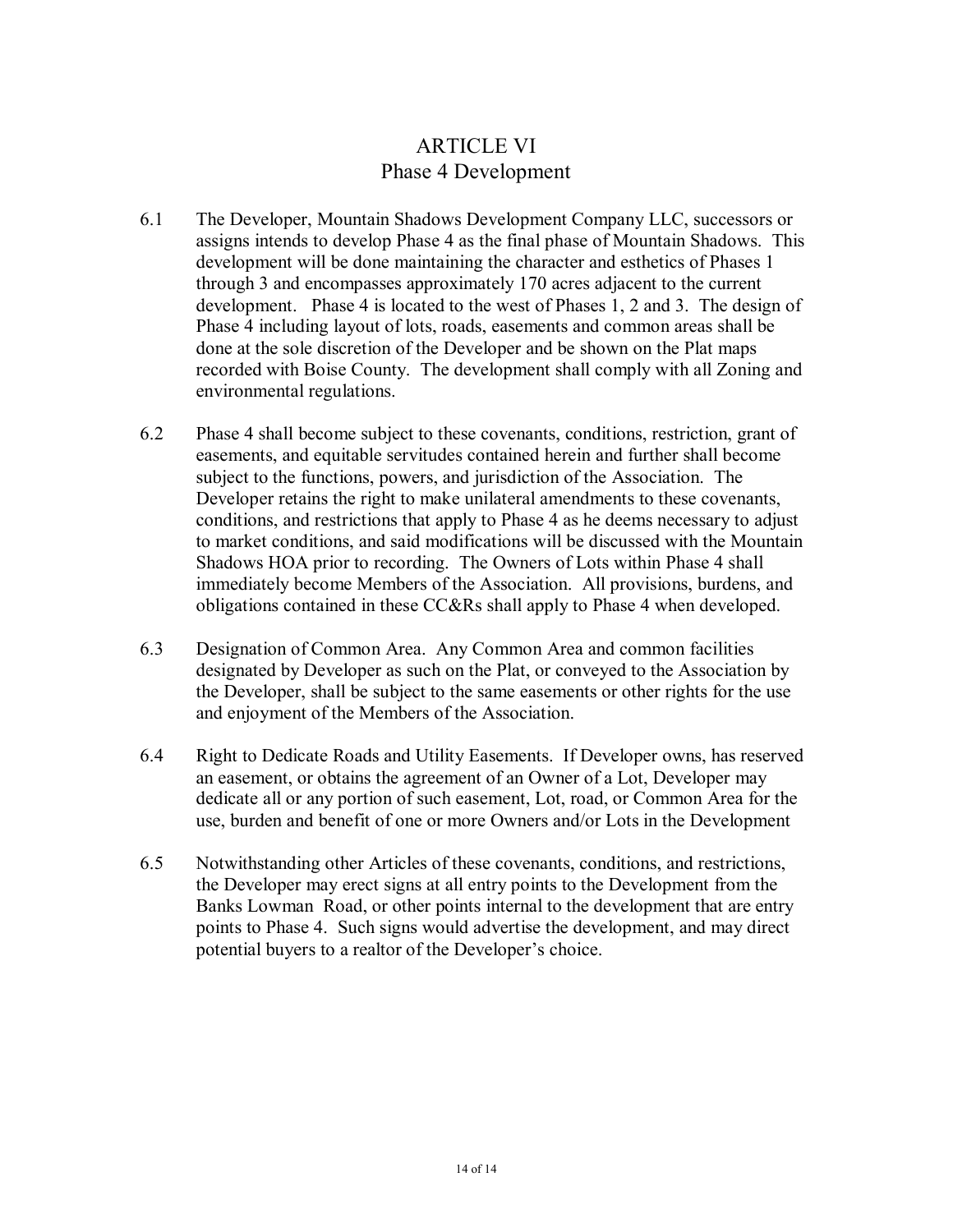## ARTICLE VII Architectural Control

In order to protect the quality and value of the homes built in the Development and for the continued protection of the Members thereof, an Architectural Control Committee (ACC) is established consisting of a Board Member serving as Chairman and a minimum of two Members to be elected by the Members. No building, Residence, or outbuilding of any type that requires a Boise County Building permit or storage shed of 150 gross square feet or greater shall be commenced, erected, or installed upon any Lot until the plans and specifications have been submitted to and approved in writing by the ACC. No external alteration, or modification of a structure that requires a Boise County Building permit, or that significantly alters the original appearance of the Residence or outbuildings, regardless of the requirement for a Boise County Permit, shall be done without ACC written approval.

- 7.1 Requirements for ACC review. These requirements are consistent with the requirements for a Boise County building permit. Requests for ACC approval must be submitted in writing to either the President of the HOA or the Chairman of the ACC. Requests for ACC review that are not complete will be returned to the requestor within 7 days and no action will be taken until the complete application is received. It is highly recommended that the Member, agent or contractor meet with the ACC in person if possible to allow for an open discussion, resolution of potential issues and timely approval. The Member should contact the ACC for a checklist of the required information along with the Responsibility Acknowledgement form.
	- A. Site plan. The following information must be clearly shown on the site plan and must be drawn to an identifiable scale.
		- 1. Orientation with a North arrow;
		- 2. Property Boundary Lines and dimensions in feet;

3. If other buildings or structures are on the Lot, the location of each shall be shown on the site plan along with location on the Lot, distance to other structures and the proposed building.

- 4. Outline of proposed structure(s) with exterior dimensions;
- 5. Location of driveway or other access points;
- 6. Actual building setbacks that meet these minimums
	- a. 53 feet from the center of the road that forms any property boundary;
	- b. 20 feet from the rear of the lot if not a road
	- c. 10 feet from the side of the lot if not a road
- 7. Siting for propane tank, heat pump, air conditioning or similar equipment if applicable.
	- a. Method to shield propane tank, heat pump, air conditioning or similar equipment from view.
- 8. Siting for septic tank and drain field.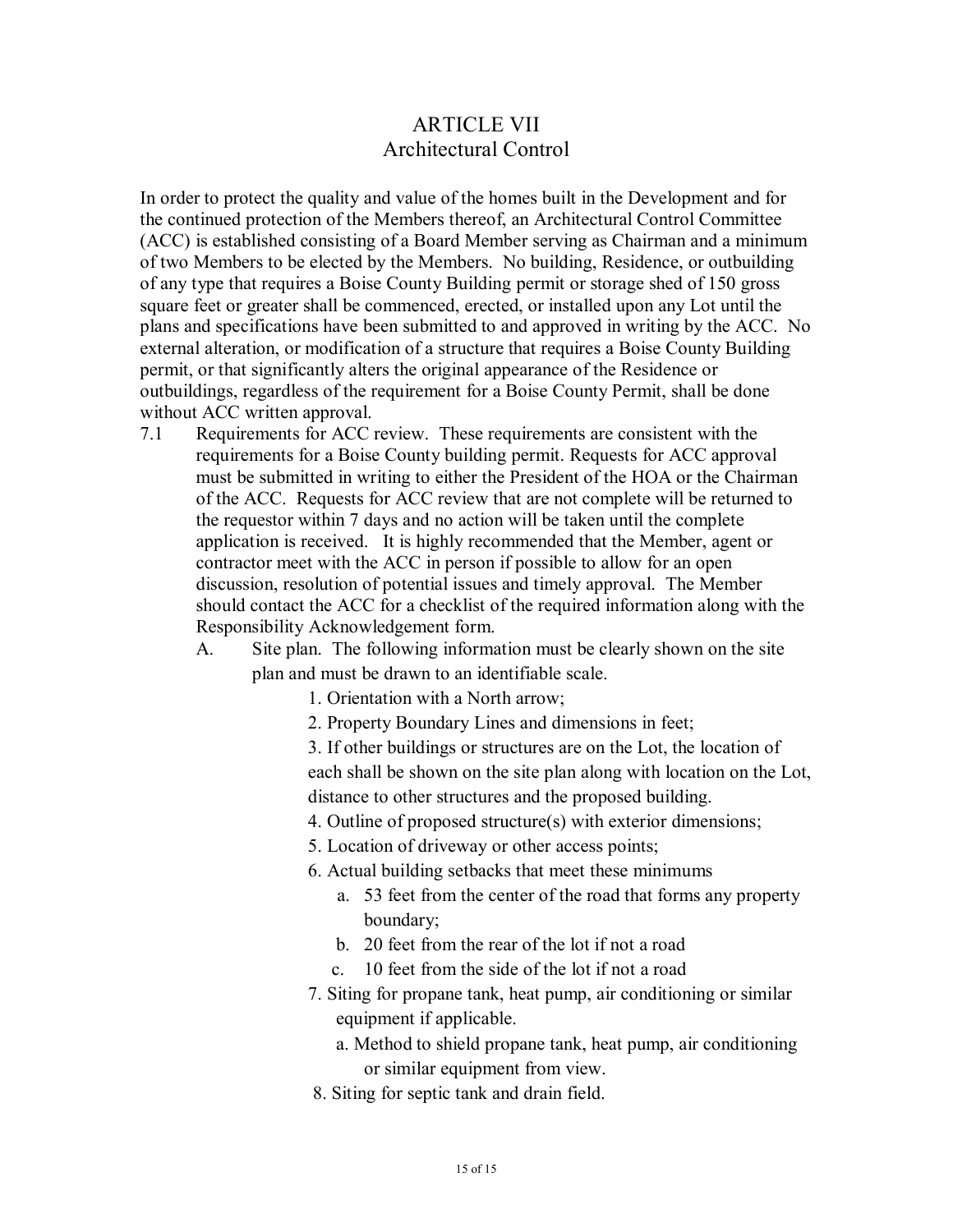- B. Plans. One set of scale drawings of the proposed construction shall be furnished to the ACC. Such drawings should include:
	- 1. Outline drawing of construction indicating gross square footage on each floor.
	- 2. Additional layout of garages and outbuildings.
	- 3. Foundation plan to scale, sufficient to determine suitability and compliance with Article II.
	- 4. Elevation Plan to scale showing as a minimum, the front and rear elevation. Basements must be indicated if applicable. Such Elevation Plans must include the height of the structure and the roof pitch;
	- 5. Type and color of roof, with sample or color photograph;
	- 6. Type and color of siding, with sample or color photograph, including stain or paint colors;
	- 7. Type and color of architectural accents including trim and trim paint color with sample or color photograph;
	- 8. Proposed construction start date;
	- 9. Lot corners should be clearly marked to allow ACC on-site review;
	- 10. Signed Responsibility Acknowledgement, which demonstrates the Member is aware of their obligations associated with the construction of the Residence and other structures as shown in Article II.
- 7.2 In the event the ACC fails to act either by approval or disapproval within thirty (30) days after written submission to the ACC as required in Section 7.1, approval will not be required and the Member's proposal shall be deemed in compliance with these CCRs.
- 7.3 In the event that a situation arises during construction that will result in a change to the structure from what was submitted to and approved by the ACC, the Member shall notify the ACC immediately and request an in-progress review and approval.
- 7.4 Enforcement. The Association may exercise all available legal and equitable remedies to correct any issues of non-conformance including completion, unauthorized or unapproved construction or improvement on any Lot. Any enforcement action will be subject to the assessment collection methods specified in Article V.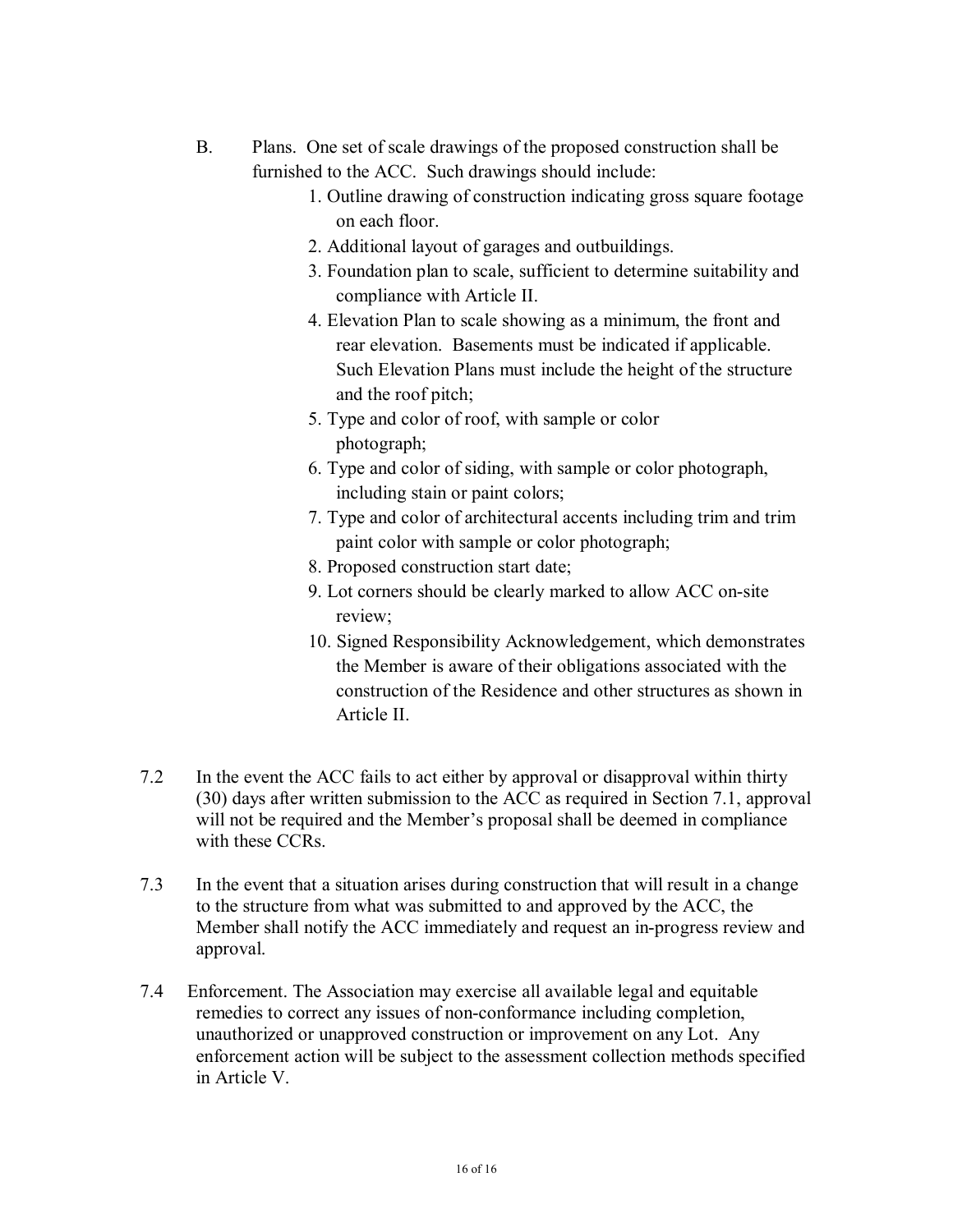- 7.5 Waiver. The approval of any plans, drawings, or specifications for any improvements or construction or for any matter requiring the approval of the ACC shall not be deemed a waiver of the right of the ACC to withhold approval of any similar plan, drawing, specification, or matter subsequently submitted for approval.
- 7.6 Appeal. The decision of the ACC may be appealed to the Board. The Board will then appoint a Review Committee comprised of one Board Member, one Member of the ACC and 3 Members (a minimum of 5 people), to review and act on the appeal The Review Committee shall notify Board and Member of the decision within 30 days and that decision shall be final and binding. No appeal will be entertained that requests a variation from the Boise County requirements.
- 7.7 Materials and Technology. The ACC can approve any building material which meets the requirements of Section 2.2 on a case by case basis. If the material is such that it could have wide spread application for future construction then the adoption of this material for common use shall be subject to a vote by the Members. A simple majority of votes cast will be required to adopt the new material as a standard for use in Mountain Shadows. The ACC will consider technology trends such as the use of solar or wind energy and insure that their use is in compliance with the character of Mountain Shadows. Similar to materials if the technology becomes pervasive, or if it is unclear that the technology is in the character of Mountain Shadows then the adoption of standards for its use will be submitted to the Membership for consideration and a vote. The simple majority of votes cast will be used to determine the application of and standards development for such technologies.
- 7.8 Liability. Neither the ACC, a Review Committee nor any member thereof shall be liable to the Association, to any Member, or to any other party for any damage suffered or claimed on account of any act, action, or lack thereof, or conduct of the ACC or the respective members thereof, if the ACC or its individual members acted in good faith on the basis of information they then possessed.

## **ARTICLE VIII Common Areas**

The Developer established several Common Areas for the mutual benefit of all Members. These Common Areas are designated in the Plat and are to be used for roads, pedestrian and equestrian access, snow storage, fire safety zones and open areas. The use, control, and maintenance of these Common Areas shall be as follows.

- 8.1 Common Rights. Each Member and the Association shall have an in common and perpetual access easement with all other Members for the use within the purposes set forth above, which use and easement shall run with the Owner's Lot.
- 8.2 Association's Duty to Maintain. In addition to other duties required of the Association, the Association shall maintain all Common Areas. No individual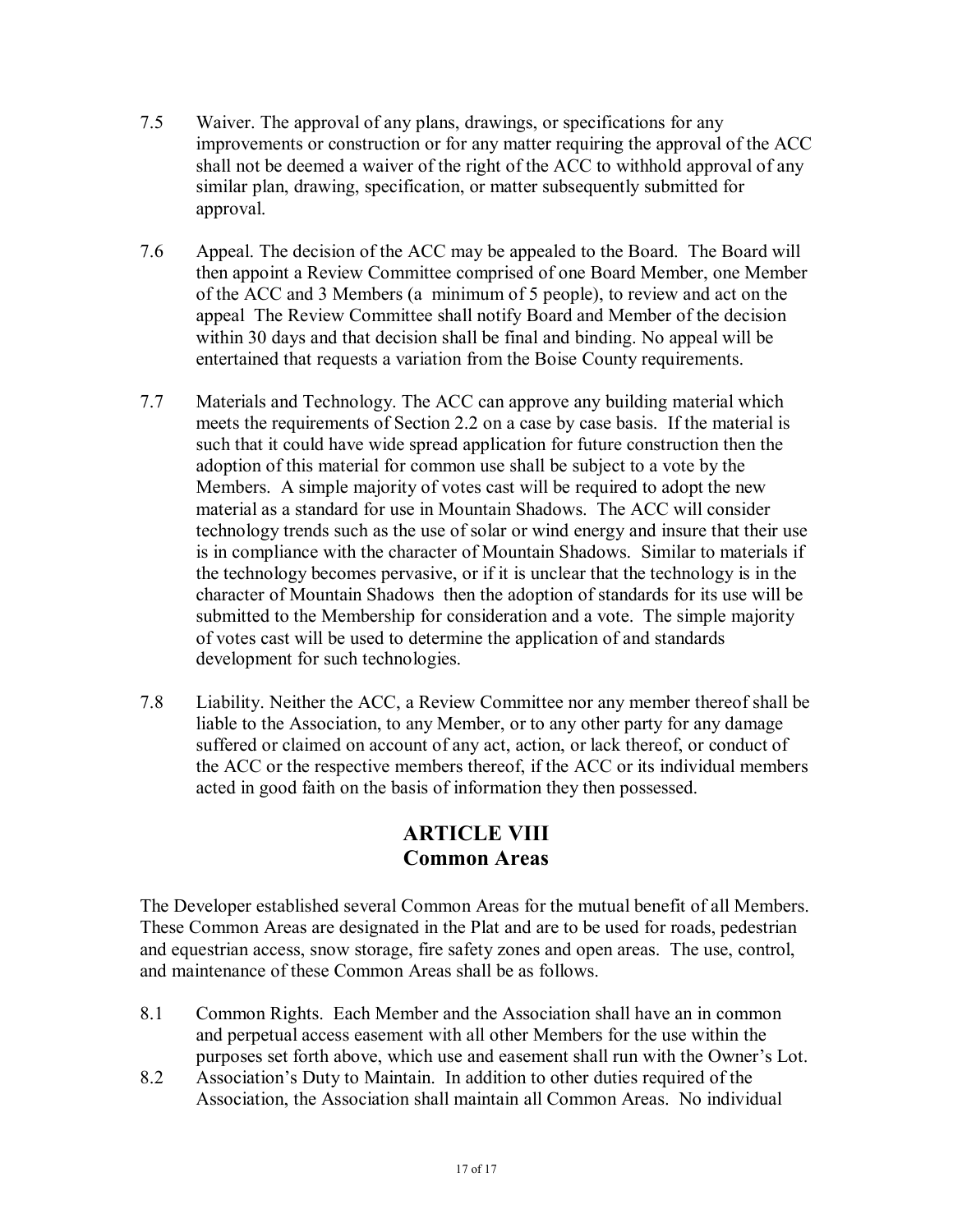liability shall be imposed on Developer, the Association or any Member for damages to a Common Area, except to the extent that their direct negligence is the cause of that damage.

8.3 Mortgage or Conveyance of Common Area. The Association shall place no mortgage on a Common Area nor shall the Association convey a Common Area without the written consent of two-thirds (2/3) of all Members, excluding those Lots owned by the Developer. If a mortgage is placed on a Common Area, it shall be subject to and inferior to the use and easement rights granted to all Members.

## **ARTICLE IX General Provisions**

- 9.1 Enforcement. The Association shall have the right to enforce, by any proceeding at law or in equity, all restrictions, conditions, covenants, reservations, liens, and charges now or hereafter imposed by the provisions of this Declaration. Failure by the Association to enforce any covenant or restriction herein contained shall in no event be deemed a waiver of the right to do so thereafter. If the Association becomes aware, or is made aware, of a condition that may not be in compliance with a restriction or covenant in this Declaration the Board will meet to determine if a noncompliance exists, and if so, what action is required to resolve the noncompliance. If it is determined that action is required, the Member will be formally notified by email or registered mail that clearly states the noncompliance (including photos of the noncompliant condition if possible), provides a desired remedy, and a reasonable date when compliance is expected. The reasonable date should allow the Member sufficient time to confirm the noncompliance and arrange for the necessary work to be accomplished or to seek legal advice or other remedy. No Member should assume the duties of enforcement of the HOA rules or regulations. HOA concerns shall be directed to the Board and/or law enforcement.
- 9.2 Existing Conditions. The Residences and other structures on Lots 15 and 16 predate the establishment of the Development and are therefore deemed to be in compliance with Article 2.1 and 2.2 of the initial Covenants, Conditions and Restrictions which were adopted by the Development. The Residences, outbuildings in excess of 150 square feet, and other structures, on Lots 1, 2, 7, 8, 10, 11, 13, 19, 20, 22, 24, 25, 26, 27, 30, 32, 35, 37, 40, 43, 47, 49, 51, 57, 58, 73, 75, 78, and 82 were approved by the ACC at the time of construction and are deemed to be in compliance with Article 2.1, 2.2, and 2.5 of the Covenants, Conditions and Restrictions for the Development. All Lots regardless of the date of construction shall comply with all other Articles of the Covenants, Conditions and Restrictions.
- 9.3 Severability. Invalidation of any one of these covenants or restrictions by judgment or court order shall in no way affect any other provision hereof, and all other provisions of this Declaration shall remain in full force and effect.